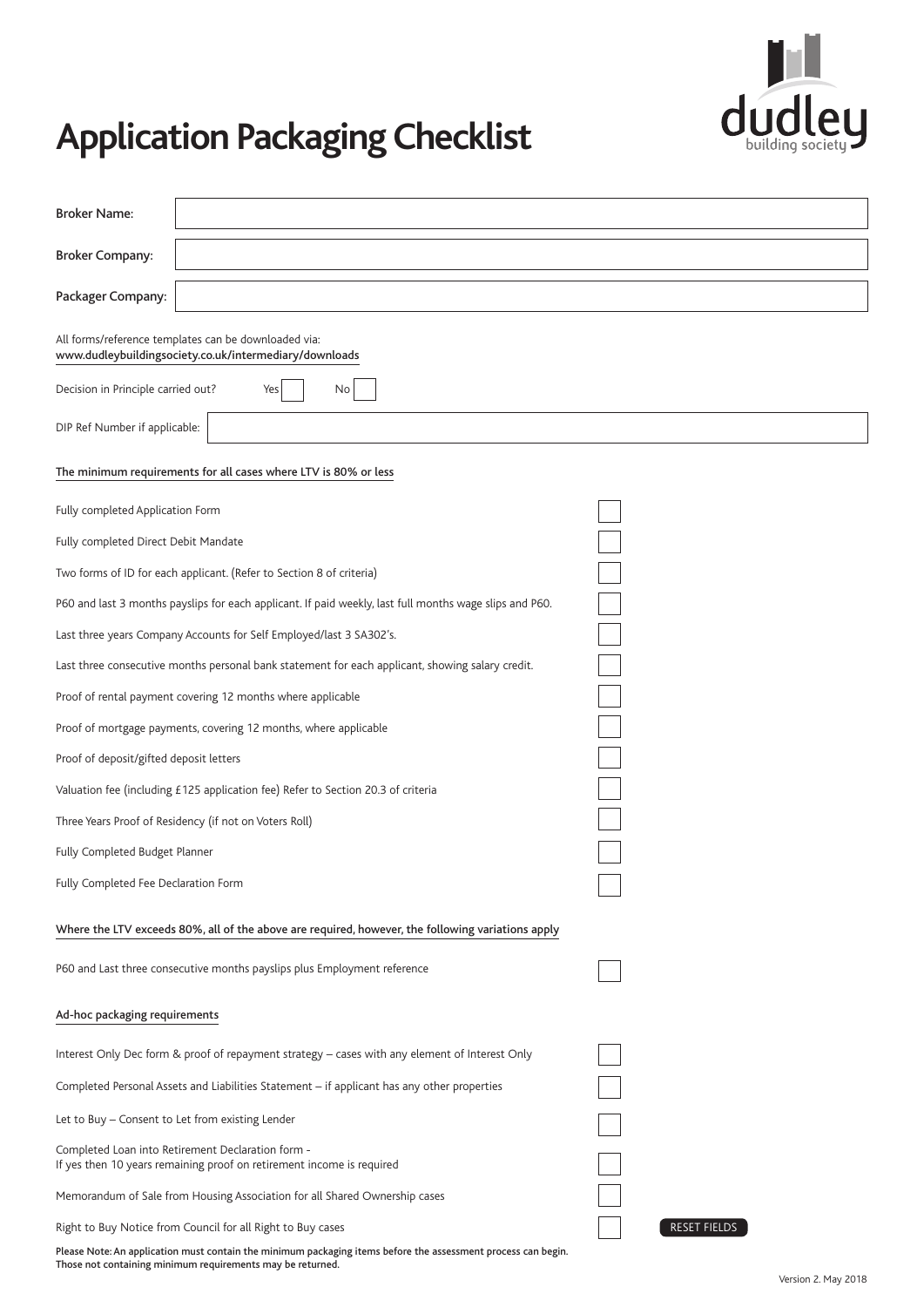# **Mortgage Application Form**

**Please answer fully all questions on this form**



| <b>Personal Details</b>                                                                                                                                                                                                                                                                                                                                                                                   |                 |       |    | <b>First Applicant</b>                                                                                   |           |                     |    |            |       |                                                     |  | <b>Second Applicant</b>                       |                                                      |     |
|-----------------------------------------------------------------------------------------------------------------------------------------------------------------------------------------------------------------------------------------------------------------------------------------------------------------------------------------------------------------------------------------------------------|-----------------|-------|----|----------------------------------------------------------------------------------------------------------|-----------|---------------------|----|------------|-------|-----------------------------------------------------|--|-----------------------------------------------|------------------------------------------------------|-----|
| All correspondence will be sent to the address of the first applicant as this person will be entitled to voting rights in respect of the proposed mortgage.                                                                                                                                                                                                                                               |                 |       |    |                                                                                                          |           |                     |    |            |       |                                                     |  |                                               |                                                      |     |
|                                                                                                                                                                                                                                                                                                                                                                                                           | Title           |       |    |                                                                                                          | Surname   |                     |    |            | Title |                                                     |  |                                               | Surname                                              |     |
| First name(s)                                                                                                                                                                                                                                                                                                                                                                                             |                 |       |    |                                                                                                          |           |                     |    |            |       |                                                     |  |                                               |                                                      |     |
| Any previous name(s)                                                                                                                                                                                                                                                                                                                                                                                      |                 |       |    |                                                                                                          |           |                     |    |            |       |                                                     |  |                                               |                                                      |     |
| National Insurance Number                                                                                                                                                                                                                                                                                                                                                                                 |                 |       |    |                                                                                                          |           |                     |    |            |       |                                                     |  |                                               |                                                      |     |
| Date of birth (dd/mm/yy)                                                                                                                                                                                                                                                                                                                                                                                  | DD              | МM    | YY | Smoker                                                                                                   | Yes       |                     | No | DD         | MМ    | YY                                                  |  | Smoker                                        | Yes                                                  | No  |
| Marital Status:                                                                                                                                                                                                                                                                                                                                                                                           |                 |       |    | Married or Civil Partnership/Single/Divorced/Widowed<br>Separated/Co-Habiting (delete as appropriate)    |           |                     |    |            |       |                                                     |  | Separated/Co-Habiting (delete as appropriate) | Married or Civil Partnership/Single/Divorced/Widowed |     |
| Please state the number and age<br>of any financial dependants                                                                                                                                                                                                                                                                                                                                            |                 |       |    |                                                                                                          |           |                     |    | dependants |       | Please state the number<br>and age of any financial |  |                                               |                                                      |     |
| Are you an existing customer of the Society?                                                                                                                                                                                                                                                                                                                                                              |                 |       |    |                                                                                                          | Yes       |                     | No |            |       |                                                     |  |                                               | Yes                                                  | No. |
| <b>Existing Account Number:</b>                                                                                                                                                                                                                                                                                                                                                                           |                 |       |    |                                                                                                          |           |                     |    |            |       |                                                     |  |                                               |                                                      |     |
| Have you ever been declared bankrupt or insolvent<br>or is there any such action pending?                                                                                                                                                                                                                                                                                                                 |                 |       |    |                                                                                                          | Yes       |                     | No |            |       |                                                     |  |                                               | Yes                                                  | No  |
| Have you ever entered into any arrangements with your creditors<br>or are you party to a voluntary arrangement?                                                                                                                                                                                                                                                                                           |                 |       |    |                                                                                                          | Yes       |                     | No |            |       |                                                     |  |                                               | Yes                                                  | No  |
| Have you had a court order/decree made against you for debt or<br>is there any such action pending?                                                                                                                                                                                                                                                                                                       |                 |       |    |                                                                                                          | Yes       |                     | No |            |       |                                                     |  |                                               | Yes                                                  | No  |
| Have you ever had a default registered against you?                                                                                                                                                                                                                                                                                                                                                       |                 |       |    |                                                                                                          | Yes       |                     | No |            |       |                                                     |  |                                               | Yes                                                  | No  |
| Have you ever had a property repossessed?                                                                                                                                                                                                                                                                                                                                                                 |                 |       |    |                                                                                                          | Yes       |                     | No |            |       |                                                     |  |                                               | Yes                                                  | No  |
| Have you ever been in arrears with your mortgage/rent/credit<br>card payments?                                                                                                                                                                                                                                                                                                                            |                 |       |    |                                                                                                          | Yes       |                     | No |            |       |                                                     |  |                                               | Yes                                                  | No  |
| If Yes to any of the above, please supply full details of the Additional Information page.                                                                                                                                                                                                                                                                                                                |                 |       |    |                                                                                                          |           |                     |    |            |       |                                                     |  |                                               |                                                      |     |
| Have you or any person who will reside in the property to be<br>mortgaged, received a formal police caution in the last 5 years, ever<br>been convicted of, or have any prosecution pending for any offence<br>other than for parking or speeding, excluding any which are spent under<br>the Rehabilitation of Offenders Act 1974? If Yes, please provide details<br>on the Additional Information page. |                 |       |    |                                                                                                          | Yes       |                     | No |            |       |                                                     |  |                                               | Yes                                                  | No  |
| <b>Present Housing</b>                                                                                                                                                                                                                                                                                                                                                                                    |                 |       |    | <b>First Applicant</b>                                                                                   |           |                     |    |            |       |                                                     |  | <b>Second Applicant</b>                       |                                                      |     |
| Current address:<br>(If less than 3 years, please give<br>all addresses during this period<br>and length of time at each<br>address on the Additional<br>Information page). For ex pat<br>applications, please provide your<br>last known UK address on the<br>Additional Information page.                                                                                                               |                 |       |    |                                                                                                          | Post Code |                     |    |            |       |                                                     |  | Post Code                                     |                                                      |     |
| How long have you lived here?                                                                                                                                                                                                                                                                                                                                                                             | Months<br>Years |       |    |                                                                                                          |           |                     |    | Years      |       | Months                                              |  |                                               |                                                      |     |
| Are you a first time buyer?                                                                                                                                                                                                                                                                                                                                                                               |                 |       |    |                                                                                                          | Yes       |                     | No |            |       |                                                     |  |                                               | Yes                                                  | No  |
|                                                                                                                                                                                                                                                                                                                                                                                                           |                 |       |    |                                                                                                          |           |                     |    |            |       |                                                     |  |                                               |                                                      |     |
| <b>Residential Status</b>                                                                                                                                                                                                                                                                                                                                                                                 |                 | Owner |    | *Tenant<br>*(please give details i.e. relationship/landlords details on the Additional Information page) |           | *Living with others |    |            | Owner |                                                     |  | *Tenant                                       | *Living with others                                  |     |
| Telephone number (inc. code)                                                                                                                                                                                                                                                                                                                                                                              | Day             |       |    |                                                                                                          |           |                     |    | Day        |       |                                                     |  |                                               |                                                      |     |
|                                                                                                                                                                                                                                                                                                                                                                                                           | Evening         |       |    |                                                                                                          |           |                     |    | Evening    |       |                                                     |  |                                               |                                                      |     |
| Email address                                                                                                                                                                                                                                                                                                                                                                                             |                 |       |    |                                                                                                          |           |                     |    |            |       |                                                     |  |                                               |                                                      |     |

Have you applied to any other lender for a mortgage within the last 6 months?

If **Yes** to any of the above, please supply full details of the **Additional Information page**.

Yes No No No Yes No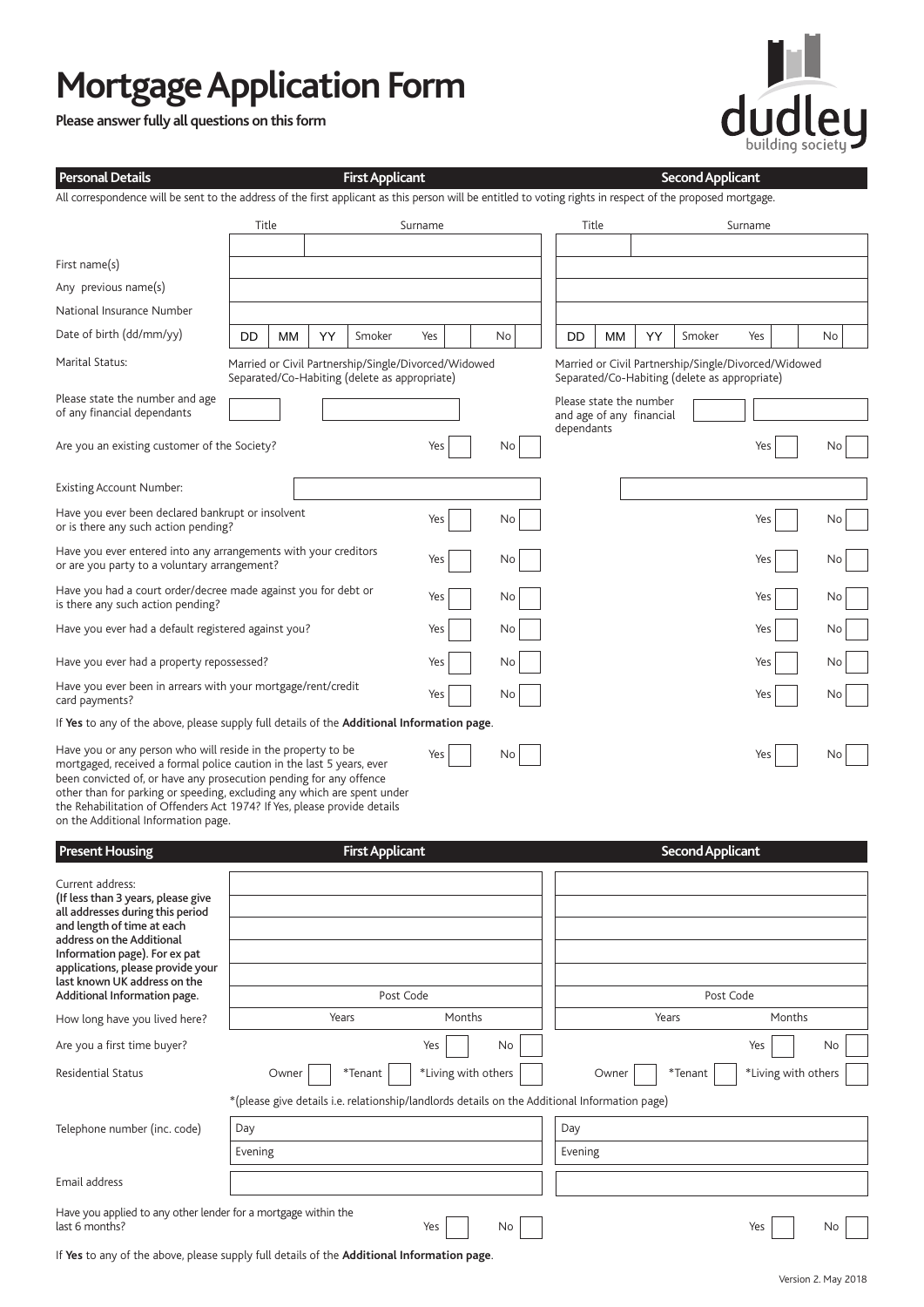| Occupation, Income & Expenditure                                                                                                                                                          |                            |                                         | <b>First Applicant</b> |                        |                                                 | <b>Second Applicant</b> |                         |  |
|-------------------------------------------------------------------------------------------------------------------------------------------------------------------------------------------|----------------------------|-----------------------------------------|------------------------|------------------------|-------------------------------------------------|-------------------------|-------------------------|--|
|                                                                                                                                                                                           |                            |                                         |                        |                        |                                                 |                         |                         |  |
| What is your occupation?                                                                                                                                                                  |                            |                                         |                        |                        |                                                 |                         |                         |  |
| If you are a sole trader, a partner in a firm or a company director with a 20% or<br>more shareholding, please tick the box and complete the self-employed section.                       |                            |                                         |                        |                        |                                                 |                         |                         |  |
| What is your annual gross basic income?                                                                                                                                                   |                            | £                                       |                        |                        |                                                 | £                       |                         |  |
| State any other income eg. bonus, overtime, benefits etc. $ E $                                                                                                                           |                            |                                         |                        |                        |                                                 | £                       |                         |  |
| PLEASE NOTE: You will need to provide the originals of your last 3 months' bank statements, your last 3 months' consecutive payslips and your last P60.                                   |                            |                                         |                        |                        |                                                 |                         |                         |  |
| Current Employer                                                                                                                                                                          |                            | Name of Company                         |                        |                        | Name of Company                                 |                         |                         |  |
| (If self-employed please detail)<br>your trading name and address)                                                                                                                        | Address                    |                                         |                        |                        | Address                                         |                         |                         |  |
|                                                                                                                                                                                           |                            |                                         |                        |                        |                                                 |                         |                         |  |
|                                                                                                                                                                                           |                            |                                         | Postcode               |                        |                                                 |                         | Postcode                |  |
|                                                                                                                                                                                           | Tel:                       |                                         | Fax:                   |                        | Tel:                                            | Fax:                    |                         |  |
| How long have you been with your current employer/trading?<br>(If less than 3 years, please provide previous employment history<br>to cover last 3 years on Additional Information page). |                            |                                         |                        | Yrs                    |                                                 |                         | Yrs                     |  |
| Is your current employment permanent?<br>*If No, give details on the Additional Information page                                                                                          |                            |                                         | Yes                    | No.                    |                                                 |                         | Yes<br>No               |  |
| Do you make any maintenance/child support payments to court<br>or on a voluntary basis?                                                                                                   |                            |                                         | Yes                    | No                     |                                                 |                         | Yes<br>No               |  |
| If yes, how much per month?                                                                                                                                                               |                            |                                         | £                      |                        |                                                 |                         | £                       |  |
| PLEASE NOTE: You will also need to provide your last 3 years' accounts for all self-employed earnings.                                                                                    |                            |                                         |                        |                        |                                                 |                         |                         |  |
| Name and address of your                                                                                                                                                                  | Name                       |                                         |                        |                        | Name                                            |                         |                         |  |
| accountant (if applicable)                                                                                                                                                                | Address                    |                                         |                        |                        | Address                                         |                         |                         |  |
|                                                                                                                                                                                           |                            |                                         |                        |                        |                                                 |                         |                         |  |
|                                                                                                                                                                                           |                            |                                         |                        |                        |                                                 |                         |                         |  |
|                                                                                                                                                                                           |                            |                                         | Postcode               |                        | Postcode                                        |                         |                         |  |
|                                                                                                                                                                                           | Tel:                       |                                         | Fax:                   |                        | Tel:                                            | Fax:                    |                         |  |
| <b>Current Commitments</b>                                                                                                                                                                |                            |                                         |                        | <b>First Applicant</b> |                                                 |                         | <b>Second Applicant</b> |  |
|                                                                                                                                                                                           |                            |                                         |                        |                        |                                                 |                         |                         |  |
| Do you have a <b>mortgage</b> or secured loan or any other loans outstanding?<br>eg. Bank/Car Loan, Hire Purchase, Credit Cards, Student Loan, Child Minding costs.                       |                            |                                         |                        | Yes                    | No                                              | Yes                     | No                      |  |
| If Yes, enter details below and indicate if the loan will be repaid on or before completion of your mortgage.                                                                             |                            |                                         |                        |                        |                                                 |                         |                         |  |
| Lender<br>(eg. Dudley Building Society)                                                                                                                                                   | Applicant<br>1st/2nd/Joint | Type of Loan<br>(eg. Secured, Personal) | <b>Account Number</b>  | Outstanding<br>Term    | Outstanding<br>Balance                          | Monthly<br>Payment      | To be<br>Repaid?        |  |
|                                                                                                                                                                                           |                            |                                         |                        |                        | £                                               | £                       |                         |  |
|                                                                                                                                                                                           |                            |                                         |                        |                        | £                                               | £                       |                         |  |
|                                                                                                                                                                                           |                            |                                         |                        |                        | £                                               | £                       |                         |  |
|                                                                                                                                                                                           |                            |                                         |                        |                        | £                                               | £                       |                         |  |
| If further space is required please detail on the Additional Information page.                                                                                                            |                            |                                         |                        |                        |                                                 |                         |                         |  |
| Is the current property to be sold before you take out<br>this mortgage. If No please explain how the property<br>will be used in the Additional Information page.                        |                            | Yes                                     | No                     |                        | If YES, what will be the anticipated sale price | E                       |                         |  |

## **Buy To Let Portfolio**

Please give details of any buy to let mortgages that will remain upon completion of this mortgage.

| Total Number of Properties | Estimated Value of Portfolio | <b>Balance Outstanding</b> | Monthly Mortgage Payment   Total Monthly Rental Income |
|----------------------------|------------------------------|----------------------------|--------------------------------------------------------|
|                            |                              |                            |                                                        |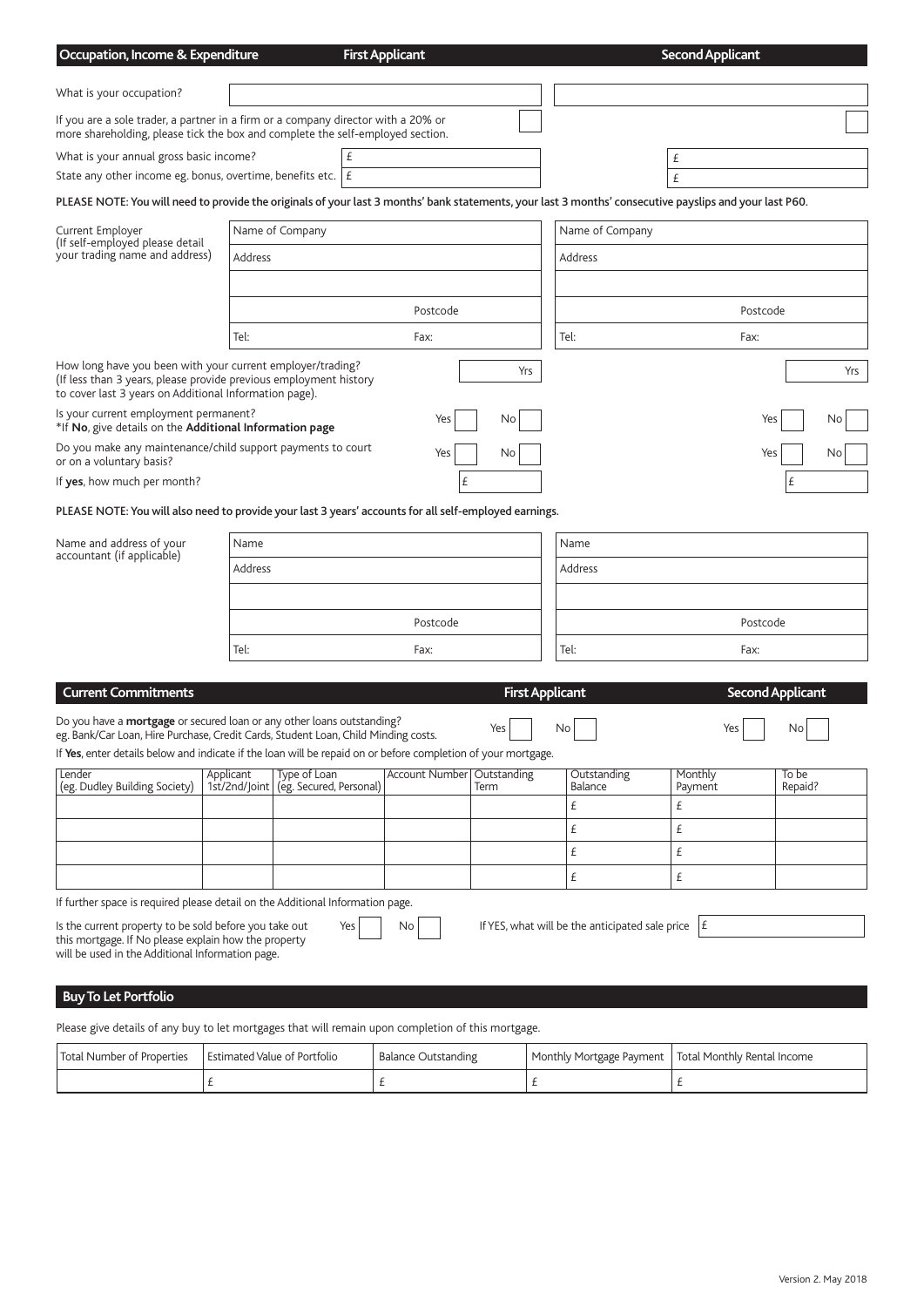| Your Home and Mortgage Needs                                                                                                                                                                                          |                        |                                                  |                                            |                   |                                   |                        |                  |            |
|-----------------------------------------------------------------------------------------------------------------------------------------------------------------------------------------------------------------------|------------------------|--------------------------------------------------|--------------------------------------------|-------------------|-----------------------------------|------------------------|------------------|------------|
| Address of the property to be mortgaged                                                                                                                                                                               |                        |                                                  | Mortgage Product<br>Required               |                   |                                   |                        |                  |            |
|                                                                                                                                                                                                                       |                        |                                                  | <b>PURCHASE PRICE/</b><br><b>EST.VALUE</b> |                   | AMOUNT OF LOAN<br><b>REQUIRED</b> |                        | TERM OF LOAN     |            |
|                                                                                                                                                                                                                       |                        | £                                                |                                            |                   | £                                 |                        |                  | Yrs        |
| At what age do you plan to retire?                                                                                                                                                                                    | <b>FIRST APPLICANT</b> |                                                  | <b>SECOND APPLICANT</b>                    |                   |                                   |                        |                  |            |
| If the chosen mortgage term takes you over your intended retirement age please confirm how you intend to continue to meet the repayments after retirement<br>by completing our Loan into Retirement Declaration Form. |                        |                                                  |                                            |                   |                                   |                        |                  |            |
| Which type of valuation report do you require?                                                                                                                                                                        |                        | *Report and Valuation for<br>Mortgage Assessment |                                            |                   | *Homebuyers Report                |                        | *Building Survey |            |
| Should a Building Survey be required kindly contact Dudley Building Society. The appropriate fee will be quoted on request.<br>*See "A Guide to Valuation Fees" leaflet for details.                                  |                        |                                                  |                                            |                   |                                   |                        |                  |            |
| Is the property?                                                                                                                                                                                                      |                        |                                                  |                                            |                   |                                   |                        |                  |            |
| House                                                                                                                                                                                                                 | Detached               | Storeys in Block                                 | Garage                                     |                   |                                   | Bathrooms              |                  |            |
| Bungalow                                                                                                                                                                                                              | Semi-Detached          | Purpose Built                                    |                                            | No. of Bedrooms   |                                   | <b>Central Heating</b> |                  |            |
| Flat                                                                                                                                                                                                                  | Mid Terrace            | Floors                                           |                                            | No. of Rec. Rooms |                                   | Approx Floor Area      |                  |            |
| Maisonette                                                                                                                                                                                                            | End Terrace            | Converted                                        | Year Built                                 |                   |                                   | RESET FIELDS           |                  |            |
| If the property is of non-standard construction, please provide details on the Additional Information page.                                                                                                           |                        |                                                  |                                            |                   |                                   |                        |                  |            |
| Name of Vendor                                                                                                                                                                                                        |                        |                                                  | Name and address of Estate                 |                   | Name                              |                        |                  |            |
|                                                                                                                                                                                                                       |                        |                                                  | Agent selling the property                 |                   | Address                           |                        |                  |            |
|                                                                                                                                                                                                                       |                        |                                                  |                                            |                   |                                   |                        |                  |            |
|                                                                                                                                                                                                                       |                        |                                                  |                                            |                   |                                   |                        | Postcode         |            |
|                                                                                                                                                                                                                       |                        |                                                  |                                            |                   |                                   |                        |                  |            |
| Who should the valuer contact to gain access to property? Name                                                                                                                                                        |                        |                                                  |                                            |                   | Daytime tel no. (inc. code)       |                        |                  |            |
| Will you use the property solely for residential purposes? If No, answer the following questions on the Additional Information page.                                                                                  |                        |                                                  |                                            |                   |                                   |                        | Yes              | No         |
| 1. Which rooms will you reside in?                                                                                                                                                                                    |                        |                                                  | 2. What will the other rooms be used for?  |                   |                                   |                        |                  |            |
| 3. What commercial use if any will be made of the property?                                                                                                                                                           |                        |                                                  | 4. What will the grounds be used for?      |                   |                                   |                        |                  |            |
| Is vacant possession of the property being obtained on completion of the purchase and/or mortgage?                                                                                                                    |                        |                                                  |                                            |                   |                                   |                        | Yes              | No         |
| Do you intend to occupy the property immediately on completion?                                                                                                                                                       |                        |                                                  |                                            |                   |                                   |                        | Yes              | No         |
| Will any portion be sub-let? If YES, please give details on the Additional Information page.                                                                                                                          |                        |                                                  |                                            |                   |                                   |                        | Yes              | No         |
| Is this a purchase or remortgage?                                                                                                                                                                                     |                        |                                                  |                                            |                   |                                   | Purchase               |                  | Remortgage |
| Do you intend to let the property to a family member now or at any time in the future, or to live in the property yourself<br>at any time in the future?                                                              |                        |                                                  |                                            |                   |                                   |                        | Yes              | No         |
| Do you own any other BTL properties?                                                                                                                                                                                  |                        |                                                  |                                            |                   |                                   |                        | Yes              | No         |
| If the property was inherited, or purchased, has the property ever been occupied by you or a related person?                                                                                                          |                        |                                                  |                                            |                   |                                   |                        | Yes              | No         |
| Is the property leasehold?                                                                                                                                                                                            |                        | If leasehold, what is the unexpired term?        |                                            |                   | Yrs                               |                        |                  |            |
| Name and Address of Landlord                                                                                                                                                                                          |                        |                                                  |                                            |                   |                                   |                        |                  |            |
|                                                                                                                                                                                                                       |                        |                                                  |                                            |                   |                                   |                        |                  |            |
|                                                                                                                                                                                                                       |                        |                                                  |                                            |                   |                                   |                        |                  |            |
| Will you be providing from your own savings all of the monies required in addition to this loan to enable you to purchase the property?<br>If No, please give details on the Additional Information page.             |                        |                                                  |                                            |                   |                                   |                        | Yes              | No         |
| Will any additional borrowing be secured against the property by a second charge?<br>If Yes, please give details on the Additional Information page.                                                                  |                        |                                                  |                                            |                   |                                   |                        | Yes              | No         |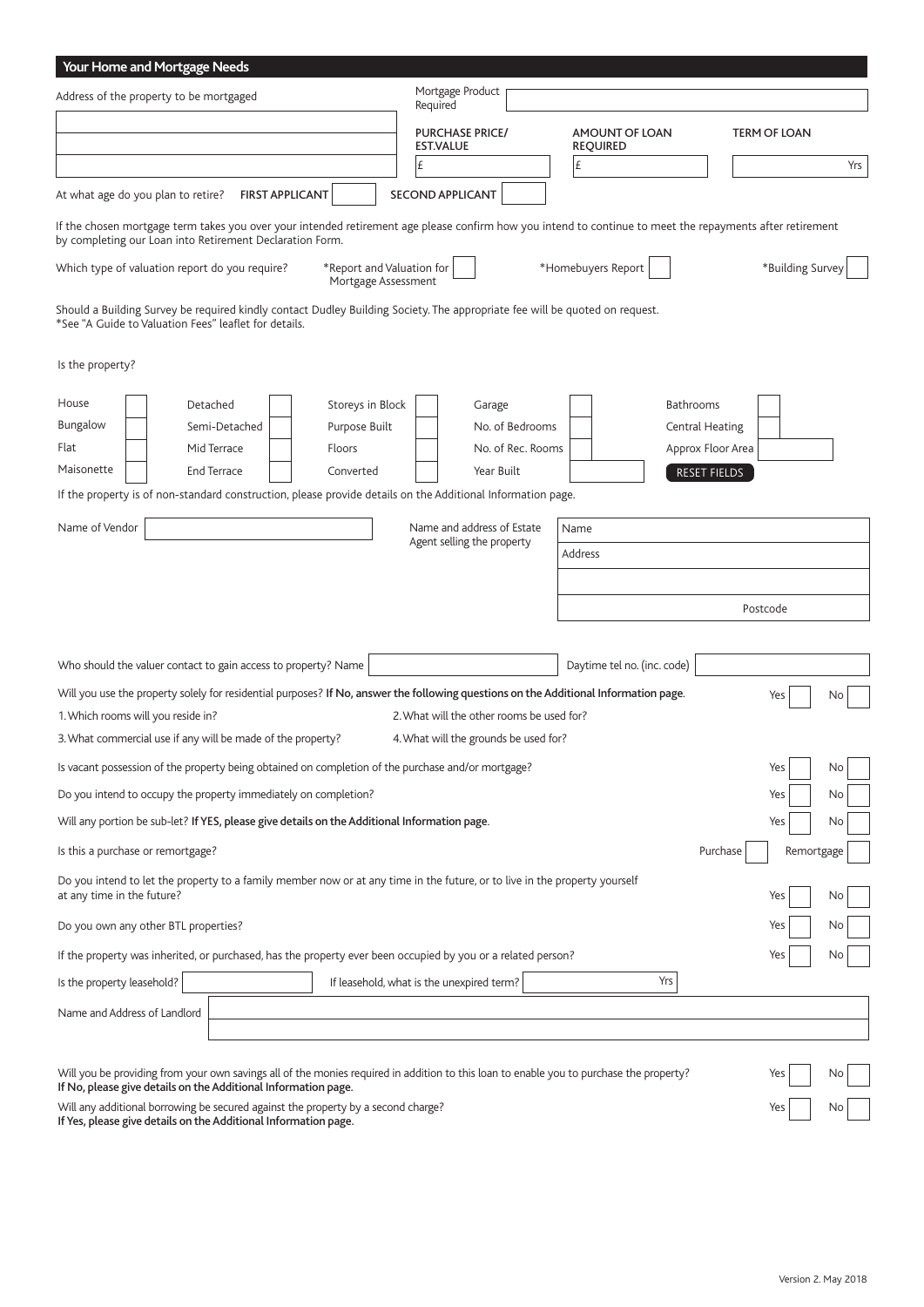## **Method of Payment - How Will You Repay Your Loan?**

| Direct Debit                                                  |                  |           |                                                                                                                                                                                                                                |                      |     |           |
|---------------------------------------------------------------|------------------|-----------|--------------------------------------------------------------------------------------------------------------------------------------------------------------------------------------------------------------------------------|----------------------|-----|-----------|
| Total Loan Amount                                             |                  | Repayment |                                                                                                                                                                                                                                | Interest Only        |     |           |
|                                                               | To be repaid as: |           |                                                                                                                                                                                                                                |                      |     |           |
| Is the basis for paying this loan in currancy other than GBP? |                  |           |                                                                                                                                                                                                                                |                      | Yes | <b>No</b> |
| If yes which currency?                                        |                  |           |                                                                                                                                                                                                                                |                      |     |           |
| $-1$ $-1$                                                     | $\cdots$         |           | the second contract of the second contract of the second contract of the second contract of the second contract of the second contract of the second contract of the second contract of the second contract of the second cont | $\sim$ $\sim$ $\sim$ |     |           |

Please be aware YOU MUST have suitable arrangements in place to repay any part of the loan not on a repayment basis. If all or part of the loan is to be paid on an interest only basis, please confirm how you intend to repay the capital element of the mortgage on the

Additional Information page.

## **Other Occupiers Age 17 or Over**

Will there be any persons who will reside in the property on completion of the mortgage other than the applicants? If Yes, please enter details below.

| $\sim$ $\sim$ $\sim$ |         |             |              |               |
|----------------------|---------|-------------|--------------|---------------|
| Title                | Surname | First Names | Relationship | Date of Birth |
|                      |         |             |              | DD/MM/YYYY    |
|                      |         |             |              | DD/MM/YYYY    |
|                      |         |             |              | DD/MM/YYYY    |
|                      |         |             |              | DD/MM/YYYY    |

## **Solicitor Details**

NOTE: LMS will appoint a solicitor to act on our behalf in this transaction. You can also use this solicitor. However, if you decide to use your own solicitor on a Separate Representation basis you will be liable for two sets of legal fees.

Name and address of Firm

| Name      | Name of person acting |
|-----------|-----------------------|
| Address   | Tel No. (inc. Code)   |
|           | Fax/DX No. (if known) |
| Post Code |                       |
|           |                       |

| indrie or person acting |  |
|-------------------------|--|
| Tel No. (inc. Code)     |  |
| Fax/DX No. (if known)   |  |



Yes No

### **Insurance**

We can arrange quotations for General Insurance products. Please select one box from each section. We will contact you if a selection has not been made.

#### **Buildings & Contents Insurance**

Your property must be adequately insured whilst in mortgage to the Society. We can arrange this cover with Paymentshield.

Insurance is also available to cover the Contents in your home. You may also wish to insure your possessions and valuables away from your home, including money and credit cards, sports equipment, cycles, etc.

The Society offers a competitive householders insurance policy to provide the cover you need. If you would like details and a premium quotation, entirely without obligation, please tick the "Yes" box below and we will contact you.

Please tick one of the following boxes:

| <b>YES</b> | Please contact me/us regarding Building and Contents insurances, entirely without obligation.                                                                     |
|------------|-------------------------------------------------------------------------------------------------------------------------------------------------------------------|
| <b>NO</b>  | I/We wish to arrange my/our own Buildings and Contents insurances.<br>N.B. An administration fee is payable if you elect to arrange your own Buildings insurance. |
| LEASEHOLD  | The Buildings insurance will be arranged by the lessor as a condition of the property lease.                                                                      |

## **Mortgage Protection**

We can arrange for an Openwork Limited Representative to discuss your protection needs, such as;

• Life Cover

• Critical Illness Cover

## • Mortgage Payment Protection Insurance

If you would like to arrange an appointment please tick the following box

ſ ſ  $\overline{\phantom{a}}$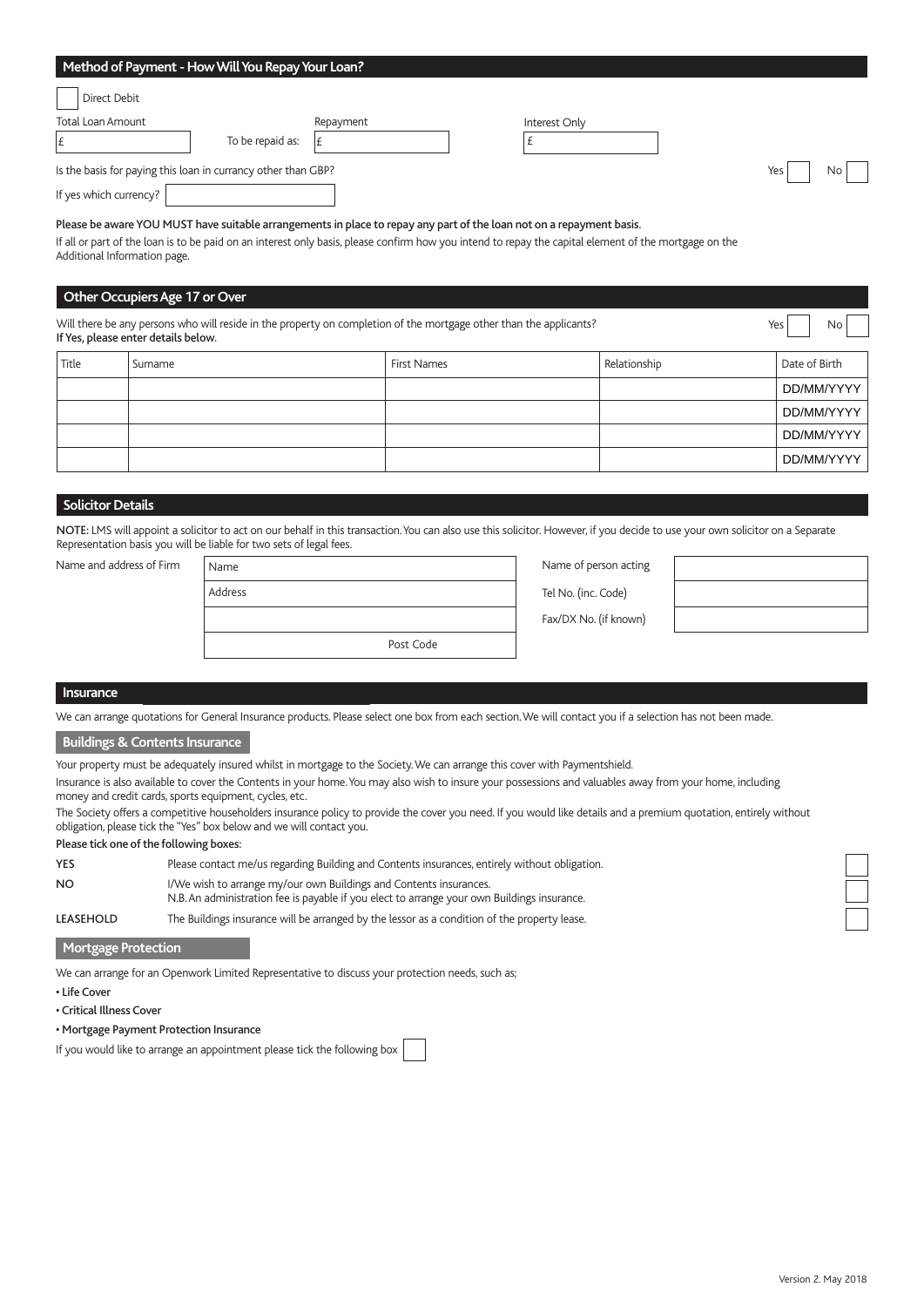### **Your Personal Information and What We Do With It**

Our Society takes its responsibilities for data management very seriously and we have thoroughly detailed our approach to how we collect and use information on the 'Privacy' page on our website. This explains how we collect and manage personal information and what we do with it. Please visit www. dudleybuildingsociety.co.uk/privacy for more information, alternatively you can request an electronic or paper copy of our privacy statements by:

Telephone: 01384 231414

Email: enquiries@dudleybuildingsociety.co.uk

Post: Dudley Building Society, 7 Harbour Buildings, The Waterfront, Brierley Hill, West Midlands, DY5 1LN

We can be contacted at any time if you have queries about this privacy notice or wish to exercise any of the rights mentioned in it by writing to us at The Secretary, Dudley Building Society, 7 Harbour Buildings, The Waterfront, Brierley Hill, DY5 1LN. This privacy notice may be updated from time to time. You should check http://www.dudleybuildingsociety.co.uk/privacy regularly so that you can read the up to date version.

#### How do we share your information with Credit Reference Agencies?

In order to process your application, we will perform credit and identity checks on you with one or more credit reference agencies ("CRAs"). To do this, we will supply your personal information to CRAs and they will give us information about you. This will include information from your credit application and about your financial situation and financial history. CRAs will supply to us both public (including the electoral register) and shared credit, financial situation and financial history information and fraud prevention information.

We will use this information to:

- Assess your creditworthiness and whether you can afford to take the product;
- Verify the accuracy of the data you have provided to us;
- Prevent criminal activity, fraud and money laundering;
- Manage your account(s);
- Trace and recover debts; and
- Ensure any offers provided to you are appropriate to your circumstances.

We will continue to exchange information about you with CRAs while you have a relationship with us. We will also inform the CRAs about your settled accounts. If you borrow and do not repay in full and on time, CRAs will record the outstanding debt. This information may be supplied to other organisations by CRAs.

When CRAs receive a search from us they will place a search footprint on your credit file that may be seen by other lenders.

If you are making a joint application, or tell us that you have a spouse or financial associate, we will link your records together, so you should make sure you discuss this with them, and share with them this information, before lodging the application. CRAs will also link your records together and these links will remain on your and their files until such time as you or your partner successfully files for a disassociation with the CRAs to break that link.

#### How do we share your information with Fraud Prevention Agencies?

The personal information we have collected from you will be shared with fraud prevention agencies who will use it to prevent fraud and money-laundering and to verify your identity. If fraud is detected, you could be refused certain services, finance or employment. Further details of how your information will be used by us and these fraud prevention agencies, and your data protection rights, can be found by writing to us using the details above.

#### What should you do if your personal information changes?

You should tell us without delay so that we can update our records. The contact details for this purpose are:

Telephone: 01384 231414

Email: enquiries@dudleybuildingsociety.co.uk

Post: Dudley Building Society, 7 Harbour Buildings, The Waterfront, Brierley Hill, West Midlands, DY5 1LN

| <b>Marketing Preferences</b>                                                                                                                                                                                                 |      |           |             |      |           |  |  |
|------------------------------------------------------------------------------------------------------------------------------------------------------------------------------------------------------------------------------|------|-----------|-------------|------|-----------|--|--|
| We would love to keep you informed about the products and services that are available to you as a member of Dudley Building Society. In order to receive them please confirm<br>your preferences by selecting the following: |      |           |             |      |           |  |  |
| Applicant 1                                                                                                                                                                                                                  |      |           | Applicant 2 |      |           |  |  |
| Email                                                                                                                                                                                                                        | Post | Telephone | Email       | Post | Telephone |  |  |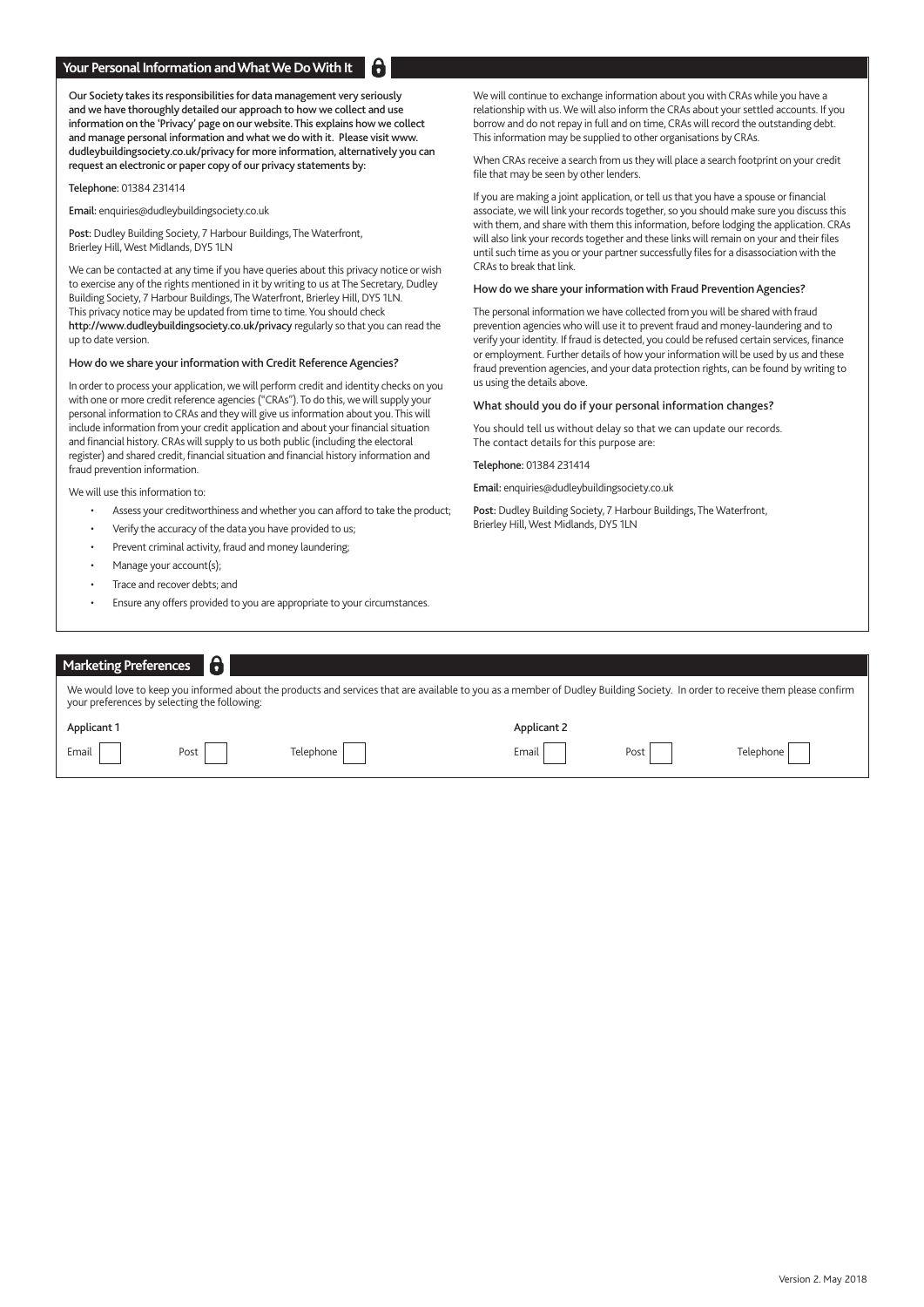## **Declarations**

This is our standard mortgage application upon which we intend to rely. For your own benefit and protection you should read these terms carefully before signing them. If at any point this declaration is unclear please ask for further information.

I/We apply for a mortgage loan.

If I am an individual I apply to be a Borrowing Member according to the Rules of the Society, copies of which are available from the Society's Principal Office or any branch. If this is a joint application by individuals I/we understand that the First Applicant will be the person named first in the Society's records in respect of the mortgage and will be the Representative Joint Borrower according to the Rules (provided that individual is a Borrowing Member).

I understand that if I am a Body Corporate or apply as a bare trustee for a Body Corporate, that a Body Corporate cannot be a Borrowing Member of the Society and that no person will exercise voting rights in respect of the mortgage under the Rules.

#### I/WE declare that:

- 1. I/We have been given a copy of the European Standardised Information Sheet. I/ We have read the contents of this document and having had time to consider this, I/we wish to proceed with the mortgage application.
- 2. I/We are over 18 years of age.
- 3. The information given in this application is true to the best of my/our knowledge and believe that I/we have disclosed any additional information which is material to my/our application. I/We understand that Dudley Building Society will rely on the information provided in considering my/our application. If, prior to completion of the mortgage, there is any change in my/our circumstances which affects (or may affect) the information supplied, I/we will notify Dudley Building Society in writing immediately. I/We understand that Dudley Building Society may withdraw or vary the terms of any mortgage offer at any time prior to completion.
- 4. I/We understand that if mortgage offer is made, Dudley Building Society will instruct a Solicitor/Licensed Conveyancer to act on its behalf and that I/we will be responsible for the Society's legal costs and disbursements whether or not the mortgage is completed.
- 5. I/We authorise Dudley Building Society or its agents to instruct a Valuer to prepare a mortgage valuation report at my/our cost and I/we understand that the fee is payable in advance and is not returnable whether or not an offer of a loan is given. I/We understand that such a report will be obtained by Dudley Building Society for its own purposes and that Dudley Building Society is not the agent of the valuer or firm of valuers. I/We further understand that neither Dudley Building Society nor the valuer nor the firm of valuers will warrant, represent or give any assurance to me/us that the statements, conclusions and opinions expressed or implied in the report and mortgage valuation are accurate or valid and that the report will be supplied without any acceptance of responsibility on their part to me/us. I/We accept that I/we will be given a copy of this report. For re-mortgages of up to 60% loan to value the Society may use a limited external inspection or computer based data to value the property. In such cases I/we will not receive a copy of the report.
- 6. I/We have received and read the following information:
	- a) Guide to Valuation Fees;
	- b) List of Charges.
- 7. I/We confirm that my/our income is as stated in the application and is sufficient to support all of the relevant payments required to sustain the mortgage. I/We understand that a false or misleading declaration may forfeit any mortgage offer or subsequent contract and that a failure to maintain the payments due may result in repossession and subsequent sale of the property by Dudley Building Society.

DD MM YY

- I/We authorise the Society or its agents to make any enquiries of such persons it considers necessary in relation to this application, to confirm the truth and accuracy of the information. Any costs incurred in doing so will be my/our responsibility. I/We authorise Dudley Building Society to disclose any information provided by me/us on this application to a collective mortgage or other credit data checking system so that it can be made available to other financial institutions where this is done in the interest of fraud prevention.
- 9. I/We authorise Dudley Building Society or its agents to disclose details in this application to one or more credit reference agencies and to use appropriate statistical techniques (credit scoring) as part of the decision making process when assessing my/our application for credit. [Whether or not the mortgage is granted a record of the search will be recorded against my/our file by the agencies concerned. This information may be searched by credit grantors and used in assessing applications for future banking, loan or hire facilities and for debt collection purposes as to how the I/we have performed in meeting my/ our obligations under the mortgage. If the mortgage is granted, it may pass information relating to the conduct of the account in accordance with the data protection registration held by Dudley Building Society. (The names of such credit reference agencies can be supplied by Dudley Building Society)].
- 10. In the event of this application or any mortgage offer which may be made not proceeding, I/we will not be entitled to a refund of fees or related costs.
- 11. No structural alterations shall be made without the prior written consent of the Society.
- 12. Interest on my mortgage will be calculated from the date of advance on a monthly basis.
- 13. I/We agree to be bound by the Rules of the Society and the terms of the mortgage deed.
- 14. I/We understand that Dudley Building Society may withdraw or vary the terms of any conditional mortgage offer at any time prior to completion.
- 15. I/We understand that Dudley Building Society may withdraw any binding mortgage offer if a material change develops in which the condition, value or title of the property is affected or my/our ability to afford the loan is affected.
- 16. I/We being the named applicant(s) agree to my/our customer record(s) being amended to reflect my/our new address on completion of this mortgage, and I/ we acknowledge that other family records will not be automatically updated unless I/we confirm this in writing.
- 17. I/we understand that, where it is necessary, my/our data may be shared with, or access provided to, third parties involved in dealing with my/our application. Such third parties may include (but is not limited to) third party processors and/or professional advisers.

The Lender is Dudley Building Society.

By signing this application you are:

- Confirming that you have read and understood the sections entitled 'Your personal information and what we do with it'' and the Society's Privacy Notice
- b) Giving your consent to the uses and disclosures of information listed.
- c) Making the declaration and giving the authorities set out in the 'mortgage application declaration' above.
- d) Authorise Dudley Building Society to obtain any information they may require.
- e) Confirming my/our preferences in regard to marketing from Dudley Building Society.

Signed (First Applicant) Signed (Second Applicant)

Date: DD MM YY